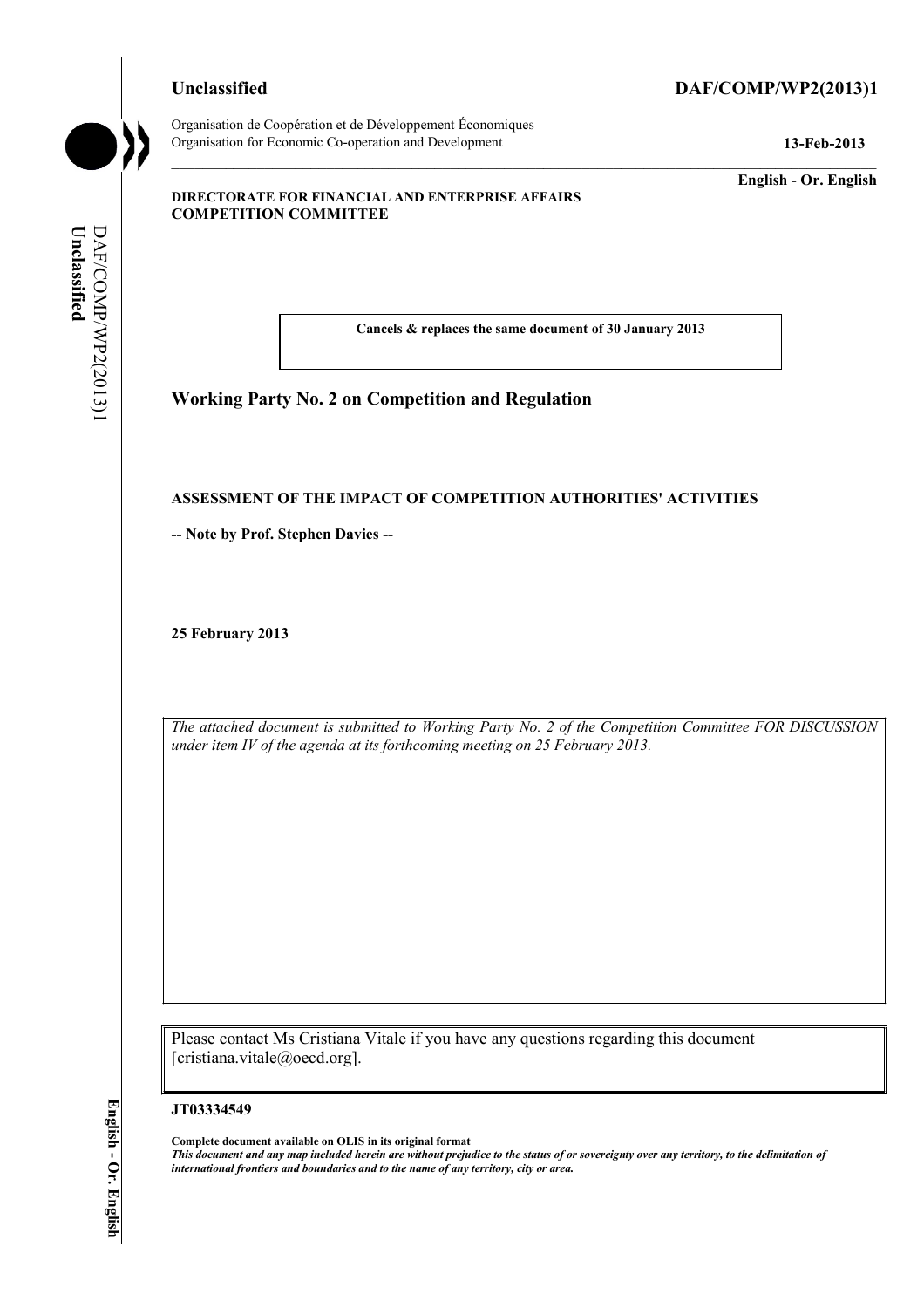#### **IMPACT ASSESSMENT: METHODOLOGIES AND ASSUMPTIONS**

## *Note by Prof. Stephen Davies***<sup>1</sup>**

## **1. Introduction**

1. Increasingly, CAs around the world are quantifying the aggregate benefits to consumers of their activities in an 'Impact Assessment'<sup>2</sup>; sometimes, the CA (OFT (UK) and FTC (US)), publishes a ratio of impact to its costs. I believe that this is good practice. Even if not obligatory, such assessments should typically be in the CAs' own interests in demonstrating publicly that they deliver 'value for money' – assuming, as is likely, that the gains from preventing/detecting just a few anticompetitive mergers or cartels more than outweigh the relatively small budgets of most CAs. Moreover, I believe that any government agency has a responsibility to the taxpayer to be seen to be socially valuable. This is not to deny that there may be counter arguments as to why impact assessments should not be conducted; but, if so, these should be articulated, and this in itself requires the CA to consciously consider the pros and cons of this form of accountability.

2. This paper describes what is involved in assessing impact on a regular basis. Potentially, it has two target audiences in mind. First, for those authorities not yet conducting, but now contemplating, undertaking this type of assessment, it might provide assistance in developing a suitable methodology for their own purposes. Second, it identifies the differences in methodologies and assumptions used by those CAs which already conduct impact assessments. This may aid any discussion on the pros and cons of international collaboration in moving towards a greater standardisation in assumptions and methodologies.

3. Section 2 begins by defining what might be described as 10 essential features of Impact Assessments as they have been conducted to date. Section 3 provides more micro details on the assumptions and methodologies used to evaluate impact in the core constituent parts (merger control, cartels and abuses of dominance) by the 5 CAs who regularly report the results of their Assessments. Section 4 discusses the differences in these assumptions and contemplates what a template for possible common practice might be. Finally, section 5 gives my own opinions on (i) the 'pros' and 'cons' of moving towards a standardised approach, and (ii) what might be involved for any CA considering introducing its own impact assessment.

 $\frac{1}{1}$  This paper has been commissioned by the OECD as background to the meeting of Working Party No. 2 of the Competition Committee to be held in Paris on 25 February 2013. It represents only the author's own opinions, and not necessarily those of OECD or the UK Office of Fair Trading, for whom the author is an Academic Adviser. The author would like to thank John Davies and Cristiana Vitale for their helpful comments on an earlier draft, and DoJ, DGCOMP, FTC, NMa, OFT for correcting factual inaccuracies in that earlier draft. Any remaining errors are the author's responsibility. The paper owes a considerable debt to my co-researcher, Peter Ormosi. The named authorship reflects literally the writer of this article and the personal opinions expressed. However, the underlying research is most definitely joint with Peter Ormosi.

<sup>2</sup> An OECD questionnaire survey (OECD, 2012) reveals that in 4 countries this is an obligation, and in 12 others it is conducted in some form on a voluntary basis.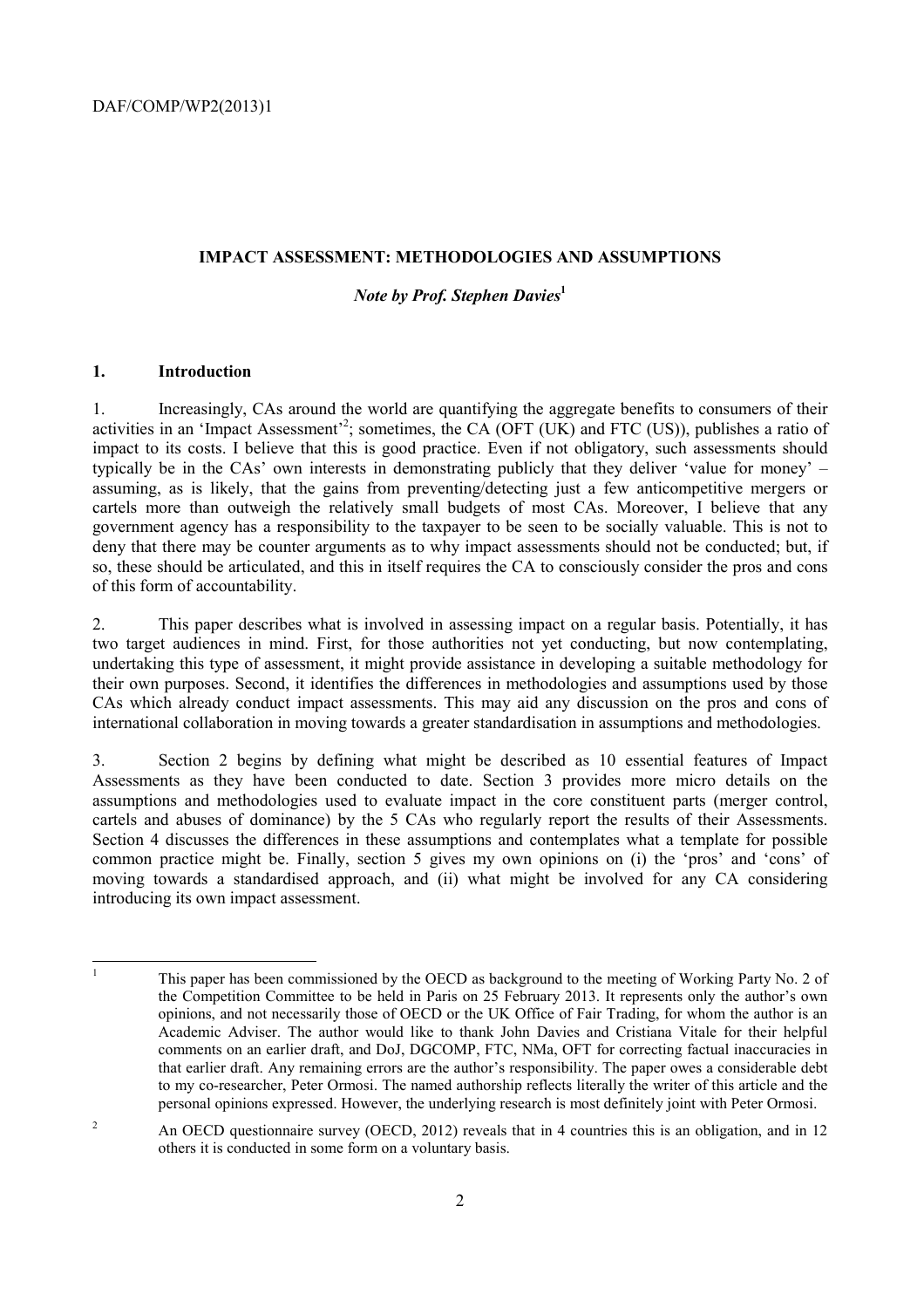# **2. The Essential Features of an Impact Assessment**

# *2.1 Ten essential defining features*

4. By drawing on the existing practices of those CAs which already publish regular appraisals – OFT (UK), DoJ/FTC (US), EC (EU) and NMa (NL) – it is possible to identify ten defining features of an impact assessment. With some minor variations, they reflect common practice, and are, in my opinion, appropriate for the purpose of this note.

- 1. Impacts are assessed on a **regular, usually annual,** basis, during the following year (but see point (7) below).
- 2. They are **relatively undemanding in cost and time**, usually utilising information collected at the time of interventions and/or simple default assumptions<sup>3</sup>.
- 3. Estimates are generally performed using **ex-ante information**.

5. Impact assessments are conducted once interventions have been undertaken, but using only the information available ex-ante, i.e. that available at the time of the intervention. The practitioner projects forward comparing what would happen with and without the intervention. In general, ex-ante evaluation is simpler to conduct and makes fewer demands on data than does ex-post evaluation which can only be conducted some years after, when accurate data becomes available on what actually did happen (see, for example, Davies and Lyons (2007 pp.106-7)). Given that impact assessments are typically conducted in the year following intervention, they must, almost inevitably, use only the information available ex-ante. This helps to achieve (2) above since little data collection or analysis should be required. It also leads inevitably to some of the following.

4. It is assumed that no intervention can have a negative impact.

6. This is a direct consequence of (3) - given that the information used is confined only to that available at the time of the original intervention, and by definition the CA must have projected a positive outcome from intervening. Of course, it is important that CAs should also evaluate from a more selfcritical perspective, but that is the role of the ex-post evaluation. As mentioned already, these are only possible some years after the intervention. Since ex-post assessments are invariably much more costly, they can only be conducted on a more ad hoc basis, usually focusing on only a small sub-sample of cases.

5. Estimates are deliberately **'conservative'**.

7. This is essential, given the ex-ante basis and point (4) above. Obviously, the term 'conservative' is relative, and in the concluding section below, it is distinguished from 'lower bound' which is meant to indicate the least positive possible outcome.

6. Estimates are in terms of **static consumer benefits**

8. The emphasis on consumer benefits is appropriate, reflecting the fact that competition enforcement is guided by the consumer welfare standard. Typically, only static benefits are calculated, i.e. reduced price/increased consumer surplus. Dynamic dimensions, e.g. innovation and future products are rarely quantified (see (10) below).

3

Having observed, advised and reviewed the OFT's impact assessments over a number of years, I make this observation not just as a disinterested outside academic.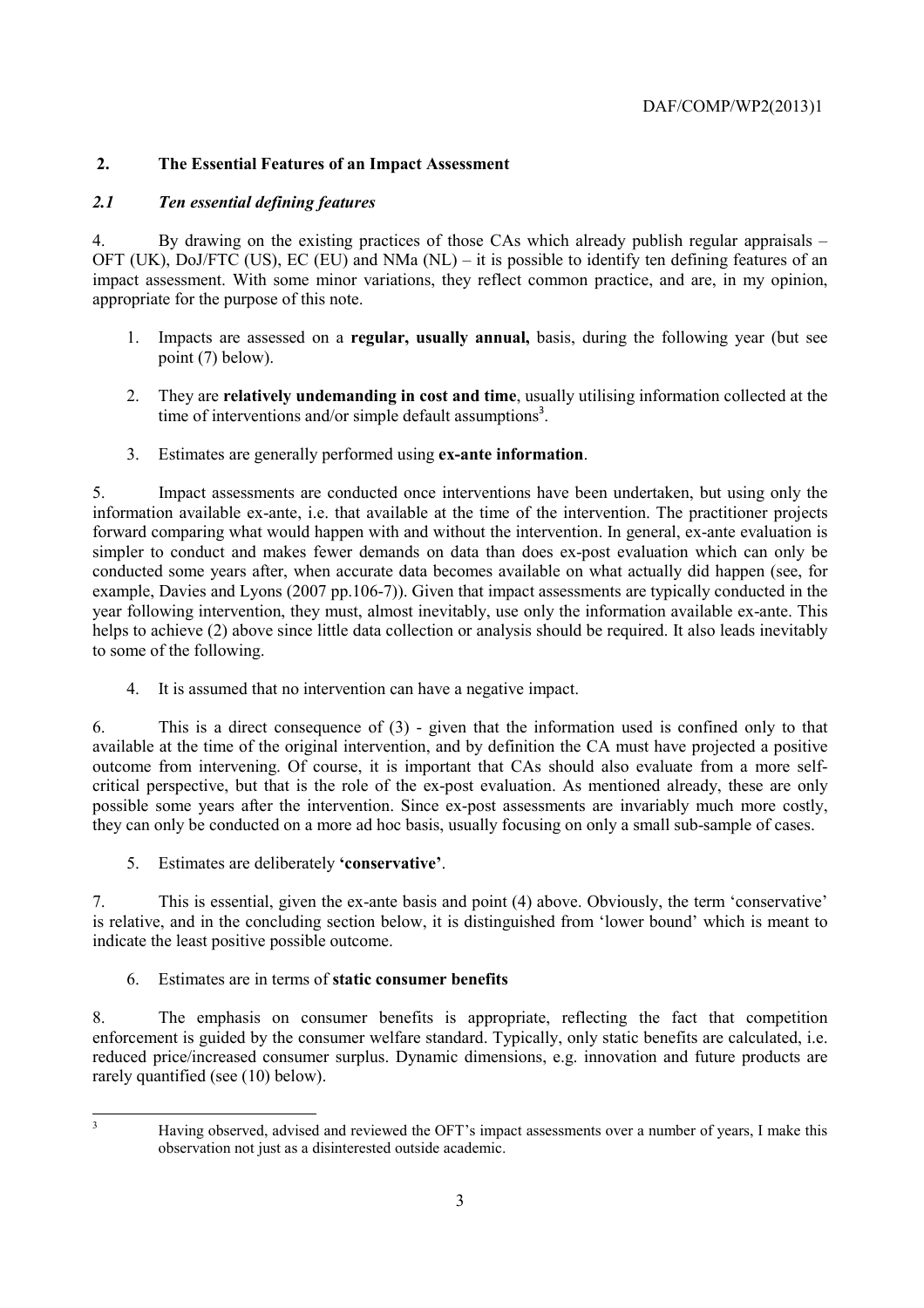## 7. **Annual moving averages** are usually employed<sup>4</sup>.

9. As mentioned in (1), estimates are usually made annually. However, there can sometimes be considerable variability between years due to the erratic frequency over time in cases from abnormally large markets. Therefore it is the practice of some CAs to report estimates in moving average form. For example, the estimate for 2012 would be an average of the estimates for 2010-2012. This smoothes, rather than entirely removes, the sensitivity of estimates to say very large but infrequent mergers or cartels.

8. Estimates are 'point' estimates, rather than as a range of plausible values.

10. In principle, the alternative would be to present estimates in the form of a range, based on a statistical confidence interval. But this is impossible given the ad-hoc nature of many of the estimates. Sometimes however a CA might present alternative estimates for different assumptions – typically 'high' and 'low'.

9. Assessments typically cover mergers and cartels, and usually abuses of dominance.

11. Ideally, all areas of competition policy should be included. In the UK, so too are market studies, and in the Netherlands so is some regulation.

10. The **deterrence impact** of competition policy is sometimes mentioned in impact assessments, but it has **never been estimated in detail**. Similarly the possible beneficial effects of competition policy on **productivity, innovation and growth** are not estimated. As stated in (6) impact assessments are essentially static.

## **3. The Detailed Assumptions of Impact Evaluation**

12. This section describes the detailed assumptions used by the  $\text{OFT}^5$ , DoJ, FTC, EC and NMa to estimate the impact of individual cases in merger control, cartels and monopoly abuse, which go to make up the aggregate estimates. These are the five CAs who regularly publish the results of their assessments. At the end of the section, other CAs are discussed more briefly.

13. To estimate the impact of any individual case intervention, information is required on:

- a) the size of the affected turnover,
- b) the price increase removed or avoided and
- c) the length of time the increased price would have prevailed absent the intervention.

 $\frac{1}{4}$ 

Of the 5 CAs reviewed below, the FTC uses a 5 year moving average; the OFT and NMa use 3 years.

<sup>5</sup> In the UK, the CC also undertakes evaluations, see for example, CC(2011). Its work is aligned with the OFT's, and the OFT incorporates in its own impact estimates an agreed proportion of the CC's estimated savings for Phase II cases. There is a difference of approach between how OFT assesses its Phase I and how CC does Phase II: OFT has a much larger number of cases and tends to employ simple simulation or rules of thumb, CC typically has only a few large cases to assess and its analysis tends to be more 'bespoke'.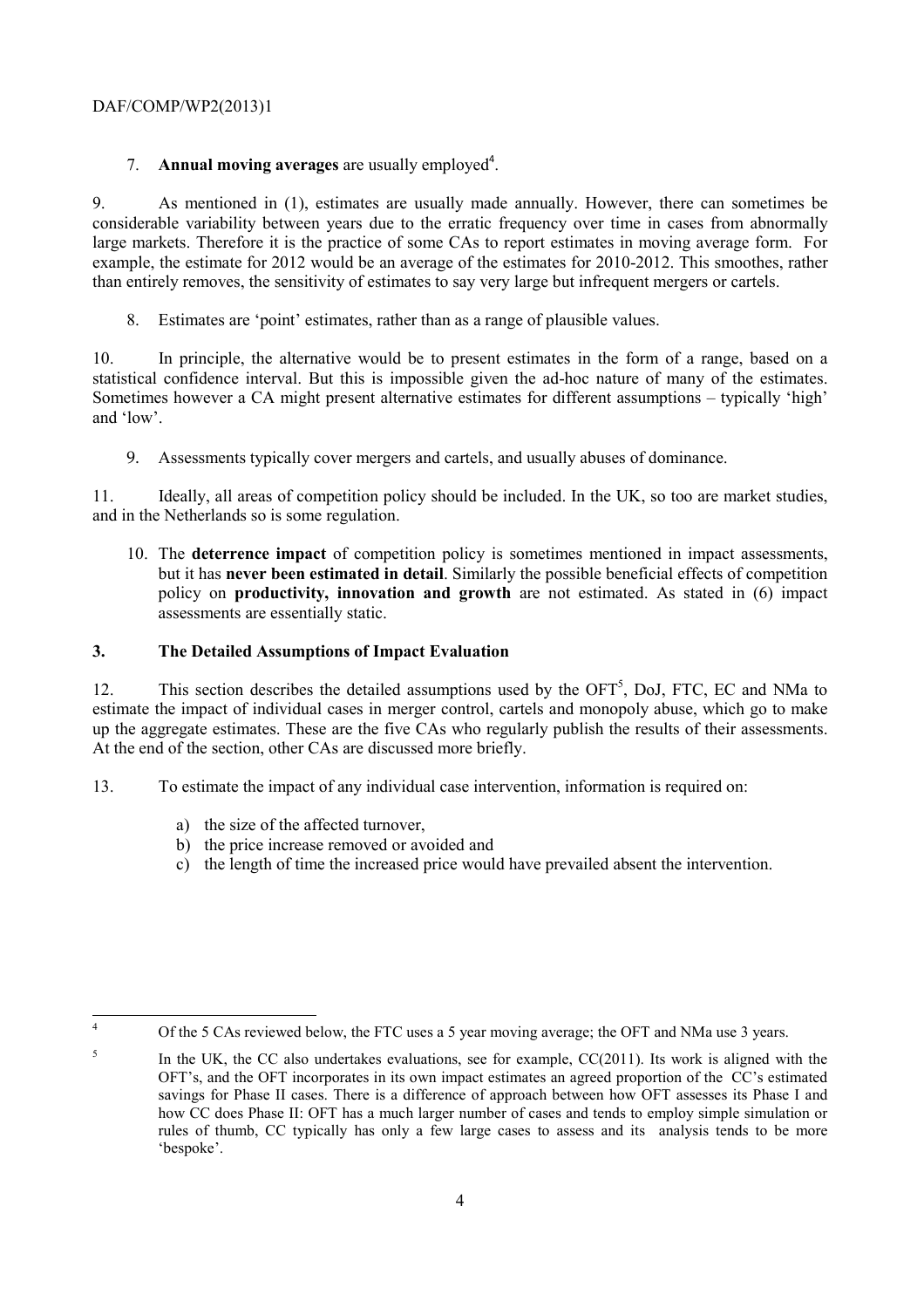14. The product of (a) and (b) provides an estimate of the magnitude of consumer overpayment avoided, per annum. For mergers, an adjustment is also often made for the deadweight loss (i.e. surplus lost by consumers who are deterred from making any consumption, see below)<sup>6</sup>.

15. The full impact is then derived by multiplying this product by (c), the number of years the intervention is assumed to be effective (i.e. for how many years the cartel or abuse would have continued, or before an anti-competitive merger would provoke entry or offsetting expansion by rivals.) The gains in future years are discounted by the OFT and the EC.

16. Tables 1-3 summarise the assumptions of the five authorities, and, for reference only, it also reports the latest available impact estimates (where available). For the OFT and NMa these are in the form of 3 year moving averages, the FTC reports its estimates as 5 year moving averages. A previous paper (Ormosi 2012, Table 1) provides some analysis of time series data for four of these authorities.

# *3.1 Size of affected turnover*

17. In principle, this 'volume' measure is the easiest to estimate – the information is normally available for the CA and can be easily recalled from the original intervention. However, there is a judgement to be made concerning precisely what is defined as the affected turnover. The narrow option is to define it merely as the turnover of the directly intervened firms, i.e. the merging parties in those markets in which they overlap, or the turnover of cartel members, or the firm(s) abusing their dominance. However, theory suggests that there should be knock-on effects to the prices of the parties' rivals. So the wider option is to define the affected turnover as that of all firms in the relevant market.

18. From the wording of the public documents of the 5 CAs, it appears that, for cartels and abuse, the narrow definition tends to be adopted, but for mergers the wider definition is typically employed.

19. The more challenging parts of the evaluation are how to estimate the magnitude of the price effect and duration. For all five authorities, the preferred option is to draw, if possible, on information collected at the time of the original investigation (for example, on the magnitude of a cartel overcharge). However, in many cases, such suitable data are unavailable, and the CA then employs simple simulation or assumes some default value for each of these two factors in their evaluations. These are now briefly described as follows.

# *3.2. The Price Effect and Duration*

# *3.2.1 Cartels*

20. Table 1 summarises the assumptions used in the evaluation of the impact of cartel investigations. Where the case details are insufficient to use a case-specific estimate of overcharge, the norm is to assume 10 per cent, although the OFT and EC (sometimes) employ a 15 per cent default.

21. Assumptions on the expected future life-span of cartels show wider dispersion. At one end of the spectrum, the DoJ and NMa assume just a notional  $1$  year<sup>7</sup>, while at the other end, the OFT assumes  $6$ unless there is case-specific information available. The EC lies in between, using 1, 3 or 6 years depending on its judgement as to the future sustainability of the cartel at the date of detection.

 6 In that case, the estimate of consumer savings is the pre-merger turnover multiplied by the estimated price rise the merger would have caused minus the deadweight loss that this would have caused.

<sup>7</sup> Indeed, in the case of cartels which are less than 1 year old at the time of detection, future duration is projected by the DOJ to be the same number of months as its age at detection.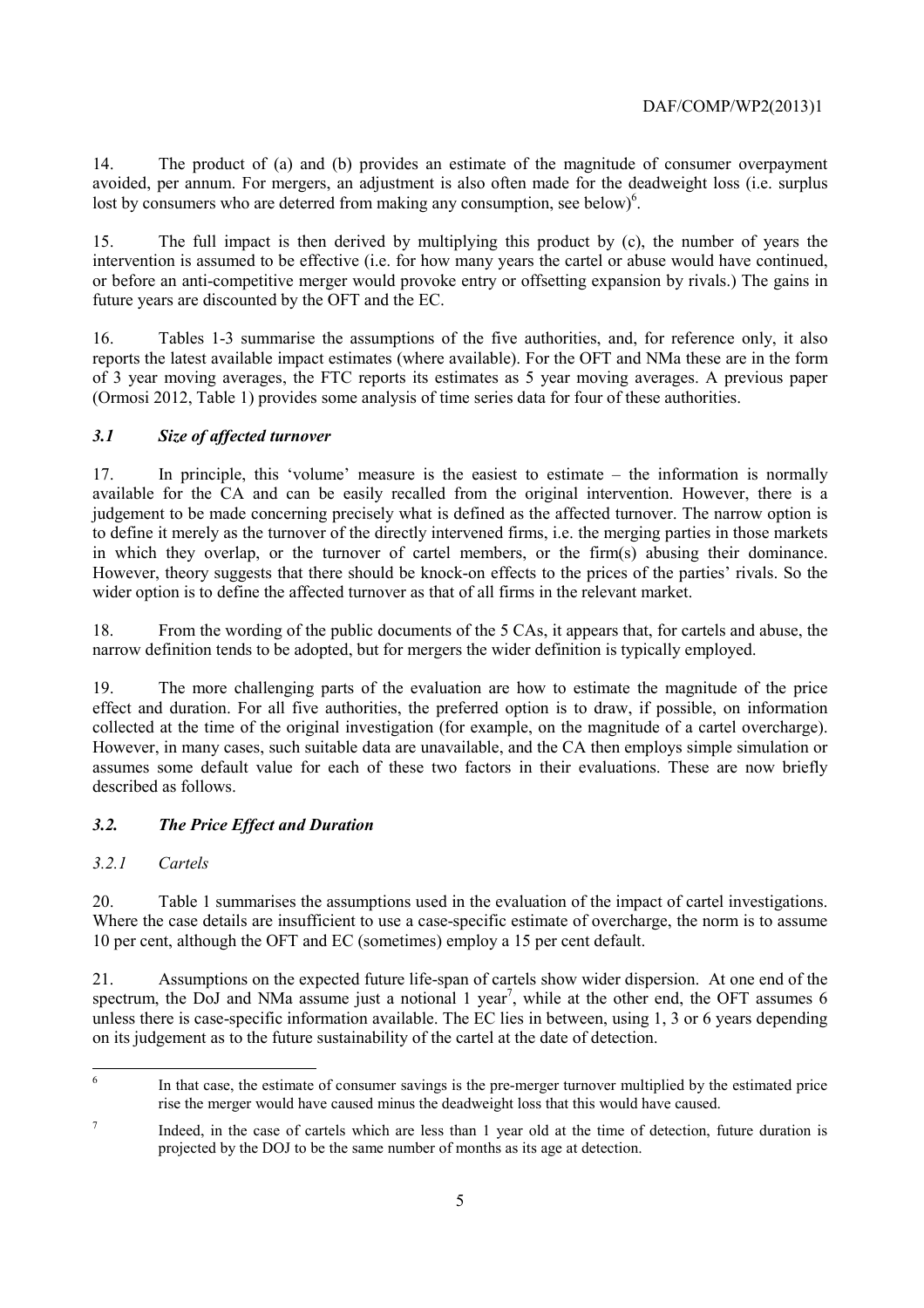|                               | EU              | <b>USFTC</b> | <b>USDOJ</b>                                  | <b>OFT</b>                 | NMa                        |
|-------------------------------|-----------------|--------------|-----------------------------------------------|----------------------------|----------------------------|
| Affected<br>consumers         | Affected market | n/a          | Volume of<br>commerce                         | Turnover<br>affected goods | Turnover affected<br>goods |
| Price effect                  | $10 - 15%$      | n/a          | 10%                                           | $10 - 15%$                 | 10%                        |
| Duration<br>(years) [1]       | 1/3/6           | n/a          | 1 or number of<br>months for shorter<br>lived | 6                          |                            |
| Estimated<br>impact $(mn)[2]$ | $2,800 - 4,200$ | n/a          | 249                                           | 151[3]                     | 40                         |

#### **Table 1: Assumptions used in cartel cases**

[1] OFT and EC discount future gains at 3.5% p.a..

[2] £ for OFT, \$ for FTC and DoJ, euros for EC and NL

[3] for cartels and abuse combined

[4] for mergers and abuse combined

#### *3.2.2 Mergers*

22. In merger cases, if the price impact of a merger was estimated during the original investigation, or there is case-specific information available, this can be used in impact evaluation. If not, simulation models appear to be the most preferred option, projecting how prices, demand, and market shares might have changed had the merger been cleared without the CA's intervention. In other cases default assumptions are made on the price impact, as summarised in Table 2.

#### **Table 2: Assumptions used in merger cases**

|                               | EU                         | <b>USFTC</b>          | <b>USDOJ</b>                  | <b>OFT</b>                                        | NMa                        |
|-------------------------------|----------------------------|-----------------------|-------------------------------|---------------------------------------------------|----------------------------|
| Affected<br>consumers         | Size of relevant<br>market | Volume of<br>commerce | Volume of<br>commerce         | Turnover of<br>affected goods                     | Size of relevant<br>market |
| Price effect                  | Simulated <sup>[6]</sup>   | $1\%$                 | simulated, if not<br>$1\%[5]$ | simulated, if not,<br>average of<br>simulated [5] | $1\%$ [5] [6]              |
| Duration<br>(yrs)[1]          | $2 - 7$                    | $\overline{2}$        | 1                             | 2                                                 |                            |
| Estimated<br>impact $(mn)[2]$ | 4,000-5.800                | 532                   | 1431[7]                       | 8                                                 | 171[4]                     |

See sources and notes for Table 1

[5] plus deadweight loss estimate

[6] plus assumed 1% due to enhanced efficiency

[7] mergers and abuse combined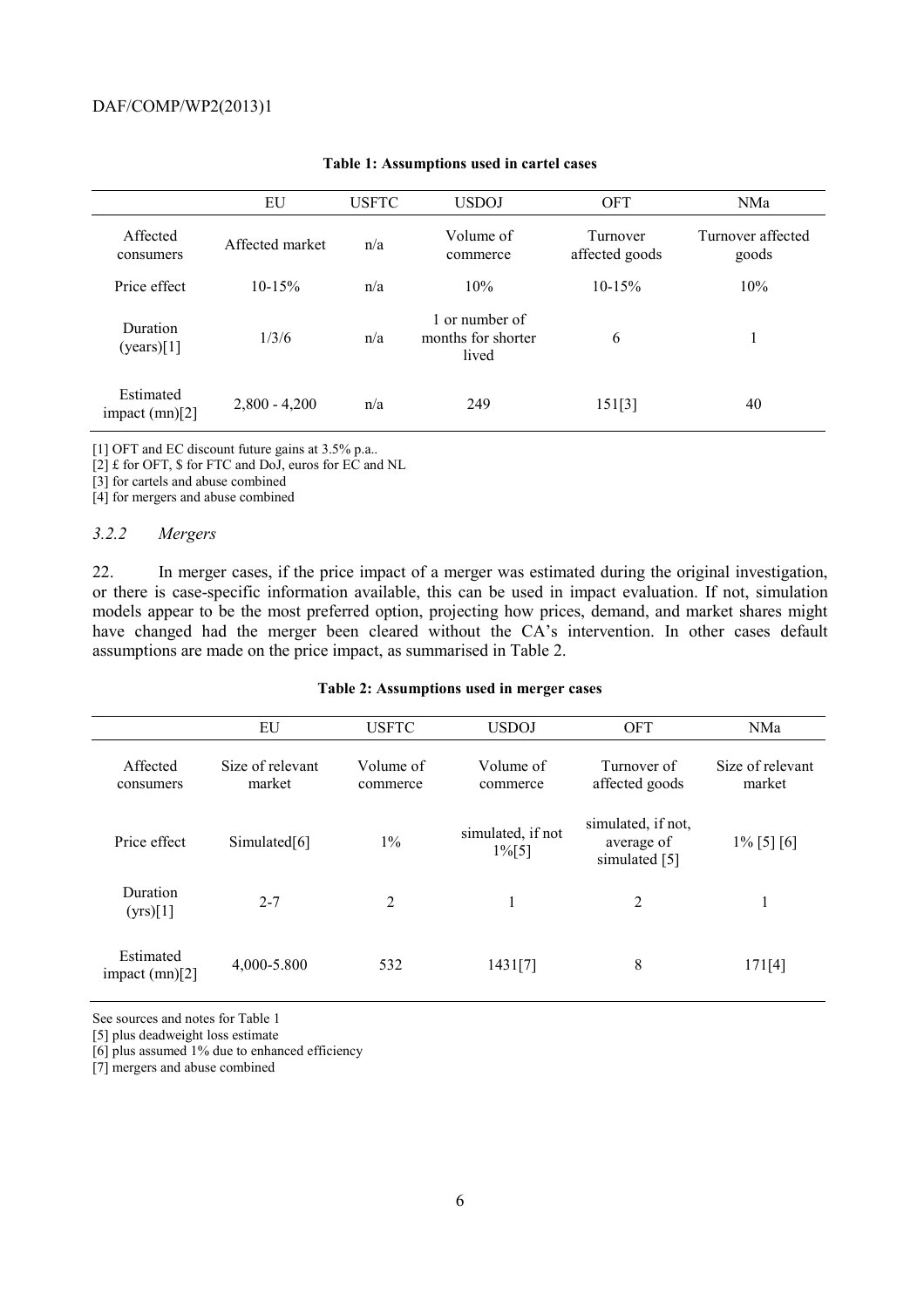23. The simulation models are chosen, as appropriate, from three candidates – Cournot for homogeneous products and Bertrand (e.g. PCAIDS or ALM) for differentiated product industries. Increasingly in recent years, for the OFT, 'simulation' is based on estimates undertaken at the time of the investigation of the likely Upward Pressure on Prices (UPP) or related techniques (OFT 2012). Previously the EC assumed that future customer savings resulting from corrective merger decisions corresponds to 10% of the size of the relevant market(s). It has now been changed to a practice whereby price effects are typically simulated on a case-by-case basis.

24. Where simulation is not appropriate – either because none of the above models adequately describes the nature or competition, or because data for calibration are unavailable, a very low default assumption of just a 1% price raising effect is made (FTC, DoJ and NMa), although the NMa adds 1% to this, representing an 'efficiency effect'.

25. The duration assumptions are almost universally either only one or two years, although the EC employs more case-specific discretion.

## *3.2.3 Abuse of dominance*

26. As argued by Werden (2008), Davies (2012) and Ormosi (2012, section 1.5)<sup>8</sup> abuse of dominance cases arguably pose the greatest challenges for impact assessment. Similarly to other case types, if casespecific information is not available, default assumptions are made about the price effect and likely future duration of the infringement (see Table 3.) Here, there appears to be a dichotomy between the OFT and NMa on the one hand, which treat abuse similarly to cartels, and the FTC and DoJ who assume a 1% default if no estimate is available from the case team. The EC now no longer publishes estimates of its impact in this area, explaining that it fears that the small number of cases involved might prejudice confidentiality.

|                             | EU  | <b>USFTC</b>          | <b>USDOJ</b>          | <b>OFT</b>                 | <b>NMa</b>                                           |
|-----------------------------|-----|-----------------------|-----------------------|----------------------------|------------------------------------------------------|
| Affected sales              | N/A | Volume of<br>commerce | Volume of<br>commerce | Turnover<br>affected goods | Turnover affected<br>goods of the abusing<br>company |
| Price effect                | N/A | $1\%[5]$              | $1\%[5]$              | 10%                        | 10%                                                  |
| Duration (yrs)[1]           | N/A | 2                     |                       | 6                          |                                                      |
| Estimated impact<br>(mn)[2] | N/A | 445                   | 1431[7]               | 151[3]                     | 171[4]                                               |

## **Table 3: Assumptions used in abuse of dominance cases**

See sources and notes for Tables 1 and 2.

## *3.2.4 Others areas of policy*

27. Beyond these three cornerstones of competition policy, the OFT also includes market studies in its evaluations (see above.) In addition, some of the CAs also conduct some assessment of other advocacy activities and of their consumer protection initiatives. For example, the OFT compares the pre- and post-

8

See also Davies' presentation (2012) at the previous meeting of this Working Party.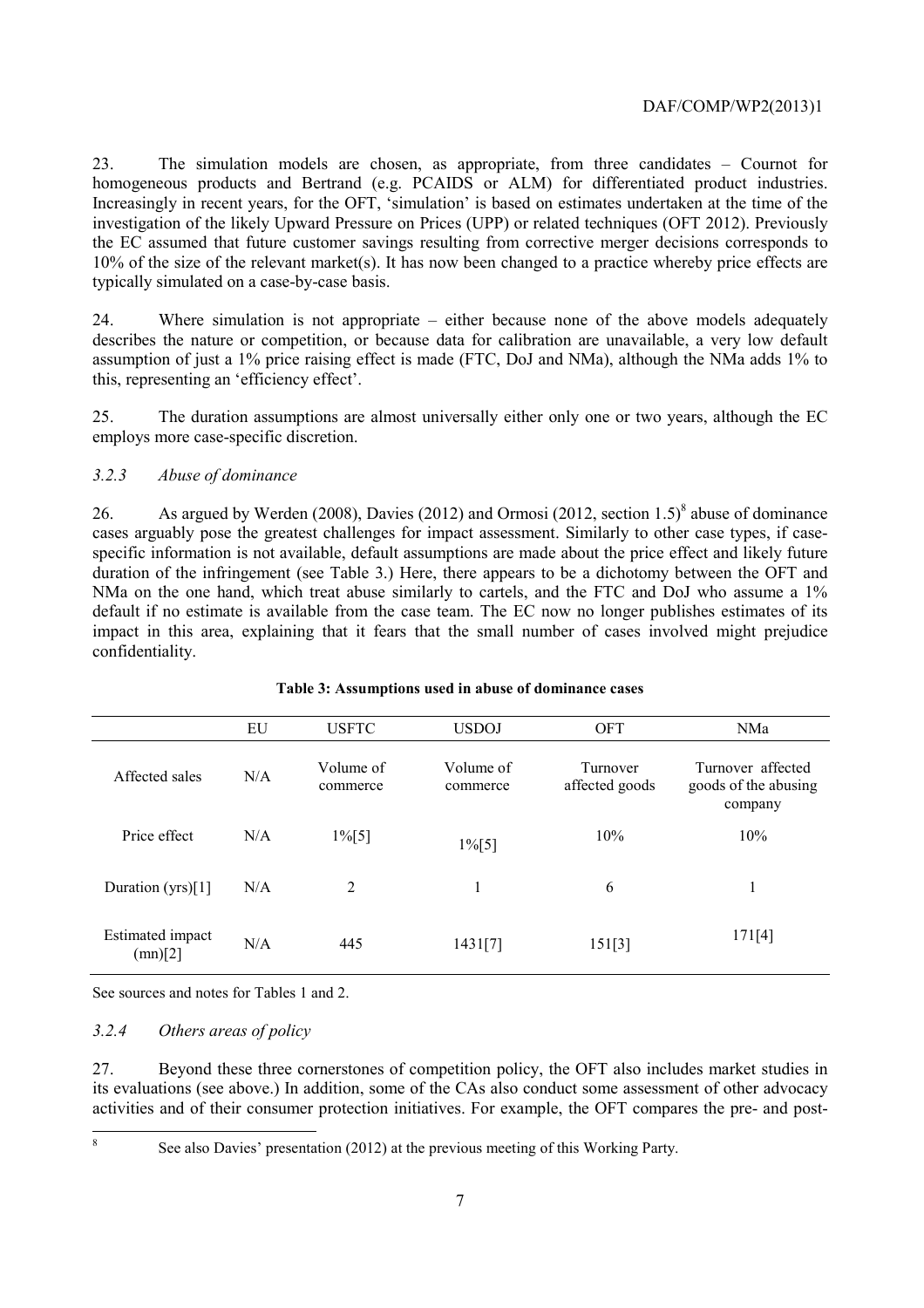intervention number of consumer complaints, and a reduction in the number of complaints is converted into a financial estimate of avoided consumer detriment by valuing each complaint at a proportion of the purchase value. As a performance measure, the FTC reports the number of consumer complaints and the percentage of the FTC's consumer protection law enforcement actions that target the subject of consumer complaints to the FTC. Other methods such as consumer satisfaction surveys are also applied in other countries.

## *3.3 Other Competition Authorities*

28. As far as is known, the five above authorities are the only ones who conduct regular annual impact assessments with results placed regularly in the public domain. However, it is clear from the responses to the OECD questionnaire that a number of other authorities undertake similar sorts of assessment, albeit sometimes only on a particular part of policy, and/or non-routinely.

29. The most comprehensive of these appear to be Hungary and Mexico, who employ similar defaults for assumed price rises to those of the five above authorities (although Mexico employs a 20% default price effect for mergers.) Germany and Japan have also both evaluated the impact of cartel interventions using default price increases.

30. On the other hand, one authority (New Zealand) reports that it has trialled a methodology along the lines of OFT but has decided not to adopt it – at least for the present – because so many impacts are inherently un-measurable. In particular, it is concerned with the deterrence issue. Not only is this difficult to measure, but, more fundamentally, the authority is concerned that a CA's success in deterrence will have the perverse effect of lowering measurable impact – at least if impact is measured along the lines described in this paper.

## **4. Comparison of assumptions: a template for designing a common practice?**

- 31. Against this backcloth, I return to my brief for writing this paper. I have been asked to:
	- (i) offer some remarks which might be helpful for any authority contemplating introducing its own impact evaluation methodology, but also
	- (ii) discuss what might be involved in an international collaboration designed to establish convergence in the methodologies and assumptions employed by those authorities which do evaluate impact.

32. For the sake of brevity, henceforward I refer to the two types of authority as the (potential) entrants and incumbents respectively.

33. A good starting point are the 10 essential features outlined in section 2. Broadly speaking, 1-8 describe what is already more or less common practice (albeit with some exceptions on some of the points) amongst the incumbents. I believe these should underpin any impact assessment.

34. On the coverage of the assessment (point 9), it is common practice amongst incumbents to evaluate the core (mergers, cartels and abuse) even if separate figures for each are not always published. Again, I believe it would also be sensible for entrants to do the same. Beyond this core, some incumbents might also evaluate other areas (e.g. market studies in the UK, and sometimes consumer protection in some authorities), but because these may be idiosyncratic, and anyway often very difficult, these are best thought of as optional extras.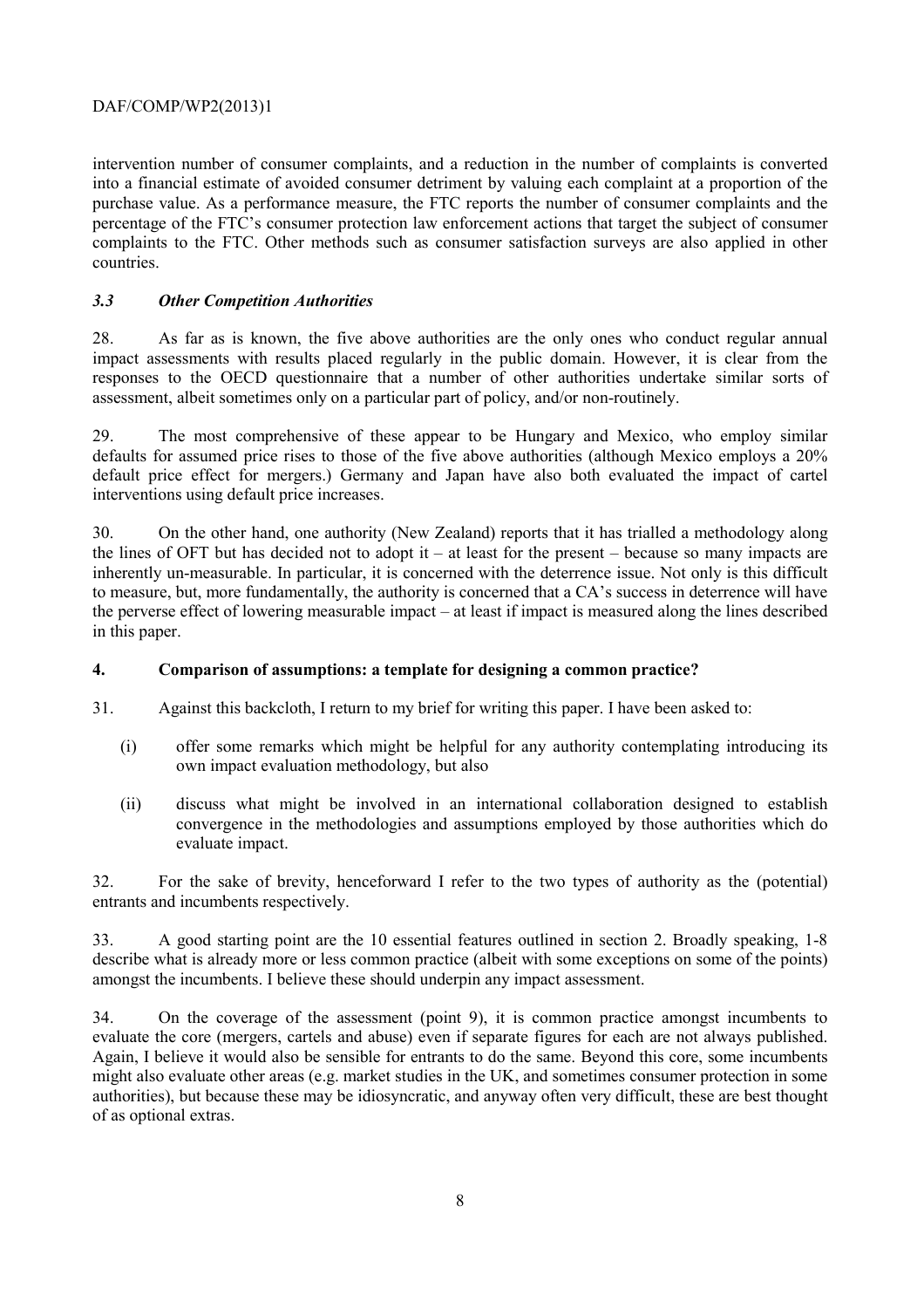35. On point (10) – widening the scope of evaluation to include deterrence, productivity, growth etc. – these are matters all requiring future research (see Davies (2012) and Ormosi (2012)). Without doubt, the absence of an estimate of the benefits from deterrence is the most uncomfortable gap in impact evaluations. But, while some CAs have made tentative first steps towards quantifying deterrence**<sup>9</sup>** , there is still insufficient understanding of the likely magnitudes involved to support the routine inclusion of, say, a deterrence multiplier in impact evaluations.

36. Assume then that an impact assessment is defined by 1-8 of the essential features and is confined to mergers, cartels and abuse, which methodologies and assumptions should be used for cases in each of these three areas?

37. Again following the general practice of incumbents, the first best solution is to draw wherever possible on the original investigations for case-specific information on the likely price rise of a merger or overcharge by a cartel, or dominant firm abusing its dominance. Similarly, case details may sometimes support informed guesses on likely duration. To operationalise such case-specific information, it may be appropriate to employ back of the envelope simulations, for example in the case of mergers using diversion ratios and UPP methods to estimate the price effect.

38. Failing any such case-specific information, default assumptions will be required. Table 4 recalls the range of assumptions used by incumbents, and these are now discussed and compared in turn.

|                            | Mergers                                    | Cartels    | Abuse   |
|----------------------------|--------------------------------------------|------------|---------|
| Affected turnover          | Parties' turnover only or Market turnover? |            |         |
| Deadweight loss averted    | Include or exclude an allowance?           |            |         |
| Price rise removed/averted | $1\%$                                      | $10 - 15%$ | $1-10%$ |
| Duration (years)           | $\overline{\phantom{a}}$                   | l-6        | l - h   |

#### **Table 4: Possible default assumptions (i) current practice**

## *4.1 Affected turnover*

39. As mentioned earlier, economic theory suggests that the price effect of a merger/cartel/abuse is unlikely to be confined to just the parties involved. In nearly all oligopoly merger models, the rational response of rivals is to increase price in response to an increased price by the merging parties – broadly speaking, the rival price increase should match the parties' for coordinated effects mergers, or to be somewhat less in unilateral effects mergers. Similarly, it is rational for cartel outsiders to charge a higher price when competing with a cartel than when competing with the same firms not cartelised. In monopoly abuse cases, there is no unambiguous lead from theory; for example, partially foreclosed rivals may be forced to price lower if they are to maintain a foothold in the market. Generally speaking the narrow definition (parties' turnover) will lead to an underestimate of averted harm, while the wider definition (market turnover) will over-estimate it – probably particularly in abuse cases. In the spirit of conservatism, perhaps the narrow definition should be used.

-<br>9

The NMa and OFT have both previously commissioned surveys of competition lawyers etc, designed to ascertain typically how many cases are deterred for every case intervened, and they show how such information could be used to multiply up the observed impacts to allow for indirect deterred impacts. Apparently, the Lithuanian Authority uses such multipliers in its impact evaluations. The German Cartel Office also makes a fairly arbitrary conservative allowance in its assessment of the benefits from cartel prosecution (2010, p.16). It assumes, as a very bare minimum that at least one cartel was deterred in the period 2003-7, and this would have benefited consumers by several million Euros.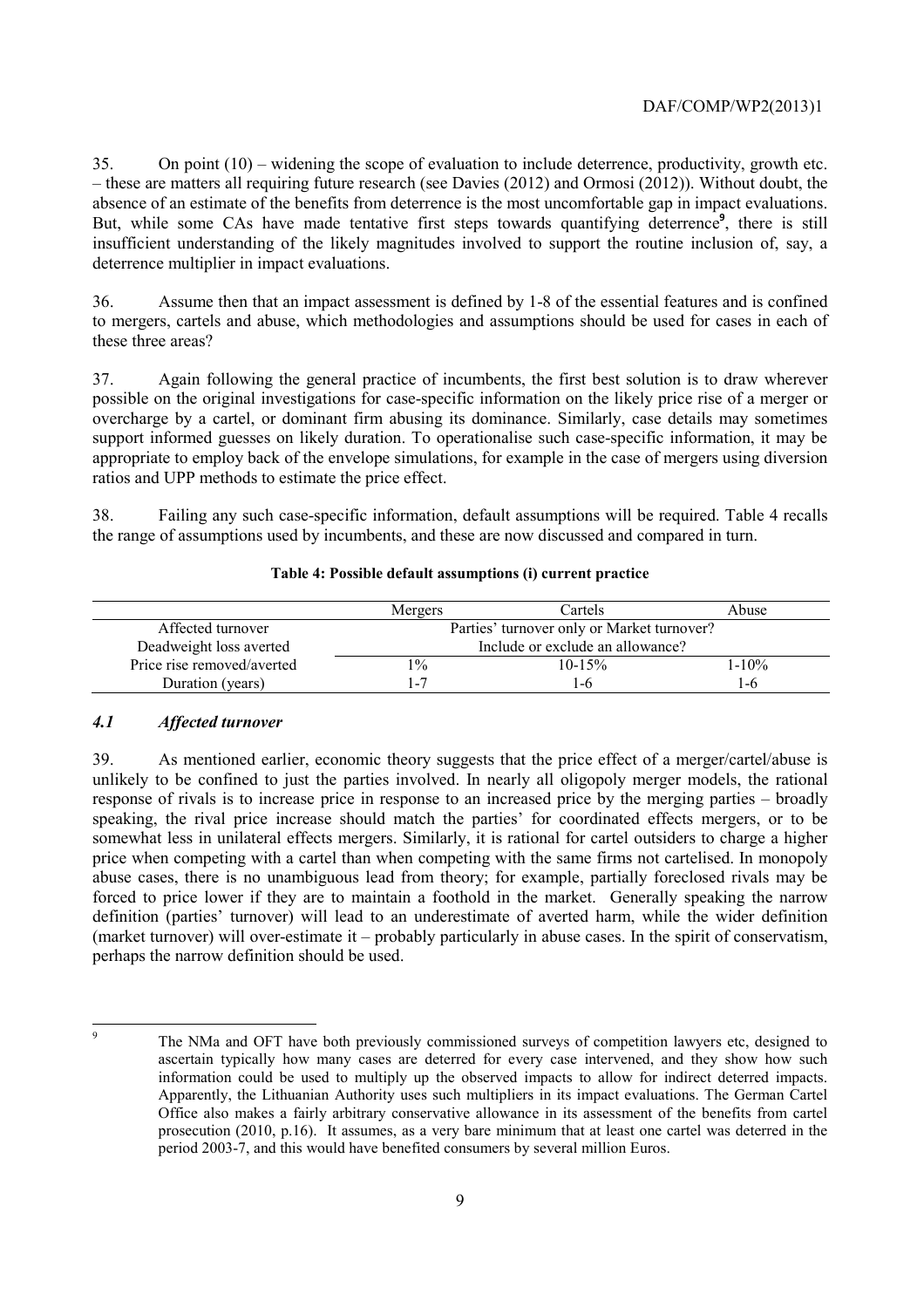# *4.2 Deadweight loss averted*

40. Especially for mergers, some of the incumbents allow for the deadweight welfare loss averted by the intervention in their assessment. In other words, if a merger prohibition or remedy averts an  $x\%$ increase in price, this benefits not only those consumers who would continue to buy post-merger, but it also deters some consumers from leaving the market and their surplus should be included in the estimate. Similarly, the striking down of a cartel benefits not only those consumers who were buying from the cartel but also those consumers now attracted to enter the market by the new lower price. In order to make this adjustment, an estimate is required of the demand elasticity.

41. Again in the spirit of making conservative estimates and in simplifying the exercise, there is a case for ignoring this adjustment even although it is academically uncomfortable to do so. But either way, there is also a case for treating mergers, cartels and abuse identically.

# *4.3 Price effect*

42. For cartels, the common assumption is 10%, but with OFT and sometimes the EC opting for 15%. The latter seems more in keeping with the empirical evidence in the academic literature. Much of the evidence (for example, see the meta-study by Bolotova and Connor (2006)) suggests that the median cartel overcharge lies between 17 and 30 per cent<sup>10</sup>. However,  $10\%$  probably better qualifies for the 'conservative' label.

43. For mergers, the generally adopted default of incumbents is only 1%, although this is probably the area where the default is used least frequently. On the face of it, 1% appears to be an absolutely low interpretation of the term 'conservative'. It is extremely unlikely that any CA would attempt to intervene in any merger for which the expected price increase was only 1%. Unfortunately, unlike for cartels, the academic literature sheds little light on what might be a general ball-park figure for how much the 'typical' anti-competitive merger raises price, although there are some illustrative US studies on intervened US mergers. Ashenfelter and Hosken (2008) for example looked at five selected cases and found estimated price increases to be between 3% and 7%. In earlier studies Werden et al. (1991) reported a 5.6% price increase, and Borenstein (1990) estimated a 9.5% average increase. As a matter of personal opinion, I believe that raising this default to say 3% would be justified – recognising that most CAs would be reluctant to intervene in any merger unless it felt confident that it would raise price by at least that amount. This would help to rectify what I see as an anomaly in present practice which weights each intervened cartel 10 times more heavily than each intervened merger.

44. The lack of any wide-ranging empirical academic survey on abuse of dominance cases makes it difficult to assess the prevailing default assumptions used by the incumbents, although the dichotomy between the US (1% in the absence of simulation) and the European authorities (10%) is stark. As discussed in previous meetings of this working group, more research is surely needed in this area. In the meantime, there is a case for treating cases of abuse identically to cartels, i.e. assuming a common default of 10%.

# *4.4 Duration*

45. As seen earlier in Table 1, there is considerable diversity between the incumbent authorities in their default duration assumptions for cartels. In assessing these alternatives, it is tempting to turn to previous empirical studies of cartel duration such as Block, Nold et al. (1981) and Levenstein and Suslow (2006.) However, these studies were conducted on the duration of cartels at the time when they were

 $10<sup>10</sup>$ 

More recently, Smuda finds a mean of 20% for a cleaned subset of this database.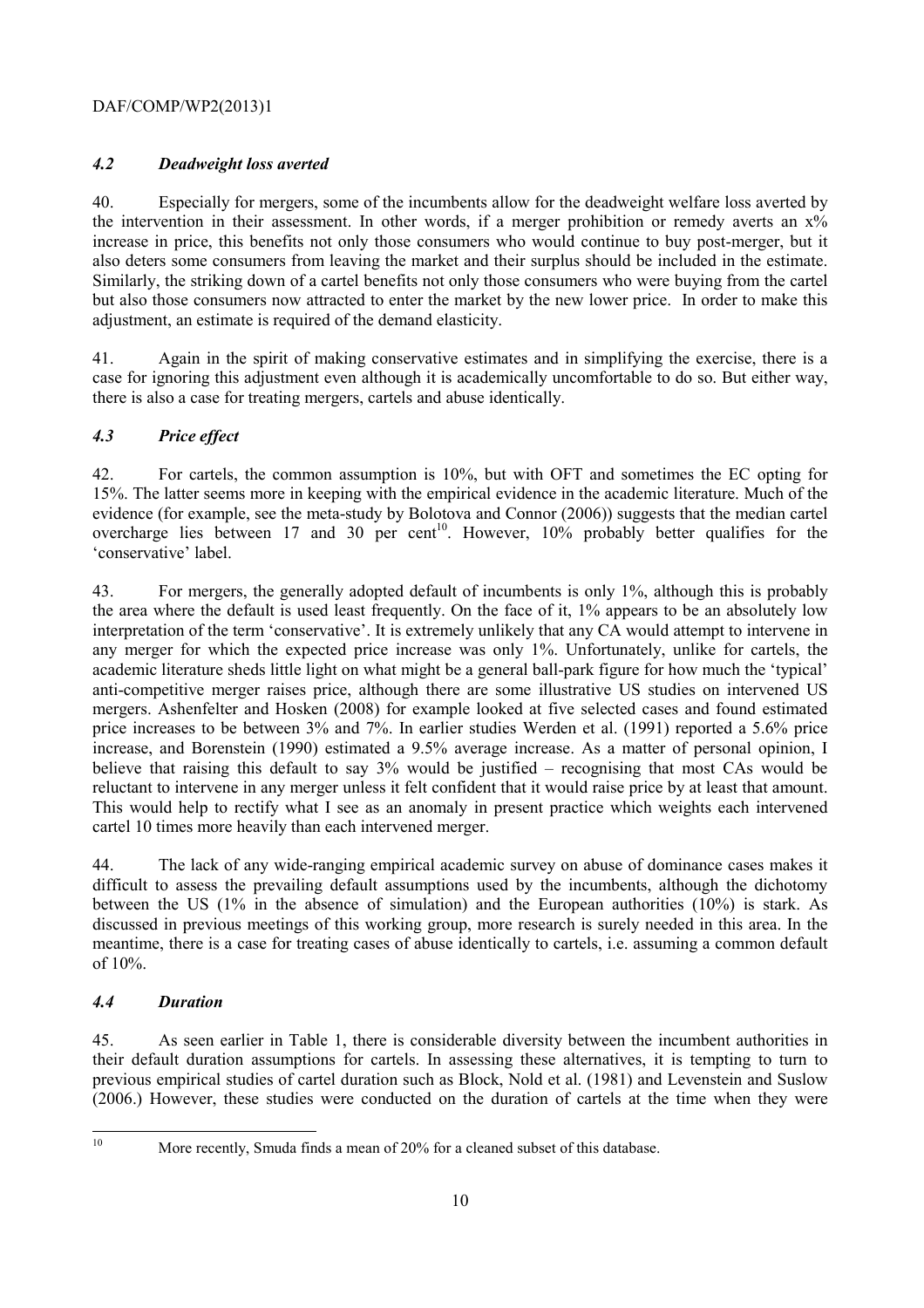detected, and these cartels are likely to differ from undetected cartels, which are more appropriate for the implicit counterfactual used here, namely, how much longer would these cartels have survived *had they not been detected?* In principle, the expected future duration at each point in its lifetime can be predicted using a survival analysis of past cartels – but only those which died a natural death. As far as is known, no such study along these lines has been attempted to date. In the meantime, we do know from the academic theoretical literature that there is a variety of determinants of cartel duration (see Ormosi 2012, p.5). These include the severity of fines and leniency programmes, as well as the type of the industry, specific market conditions, and entry conditions. Given this potential heterogeneity, the EC's case-dependent approach is quite persuasive – it selects a future duration depending on how sustainable it assesses each cartel to be at the date of duration. However, this does require a significant judgemental input, and if this was considered unattractive, then convergence on a single number, probably somewhere between 1 and 6 years, might be appropriate.

46. For mergers, the corresponding concept is for how long would the adverse consequences of an anti-competitive merger continue before offsetting market self-correction would occur - new entry or rival expansion. In this case, it seems unlikely that a CA would ever choose to intervene if it believed that postmerger offsetting market correction would occur rapidly within the following one or two years. Thus again one might argue that the incumbent authorities are being overly conservative. The one exception to these very small lower bounds is again the EC, which classifies mergers into one of three groups: "significant", "high" and "very high", depending on its assessment of the height of barriers to entry or rival expansion. As for cartels, there is a trade-off here between introducing discretion (and implicitly heterogeneity between CAs) and choosing a fairly arbitrary common default. Again, a future research survey might be helpful – in this case a survey of retrospective studies of anti-competitive mergers. But pending that research, the EC approach is perhaps the most appropriate.

47. Very similar comments on abuse cases apply as to those made above for cartels. Arguably, selfcorrection by markets to abusive foreclosing behaviour might typically be longer than for cartels, but there is no body of available previous research surveys to corroborate this expectation.

## *4.5 Summary*

48. Table 5 pulls this discussion together by making what I consider to be defensible conservative default assumptions. Needless to say, each would merit further discussion.

|                            | <b>Mergers</b> | Cartels                | Abuse |
|----------------------------|----------------|------------------------|-------|
| Affected turnover          |                | Parties' turnover only |       |
| Deadweight loss averted    | No allowance   |                        |       |
| Price rise removed/averted | 3%             | 10%                    | 10%   |
| Duration (years)           | $1-6*$         | $1-6*$                 | -6*1  |

#### **Table 5: Possible default assumptions (ii) tentative proposals**

\* Assumed duration to lie in this range, depending on the judgement of the CA. Alternatively, 3 years might be an appropriate conservative norm.

#### **5. The implications - a personal view**

49. My own view on the two questions that motivate this paper are as follows.

50. Concerning any **potential harmonisation** amongst those CAs which already conduct regular impact assessments, it is fair to say that the commonality already exceeds the differences, at least methodologically. However, as just seen, the precise values of default assumptions are significantly different. This makes comparisons across CAs a hazardous exercise. For example, suppose hypothetical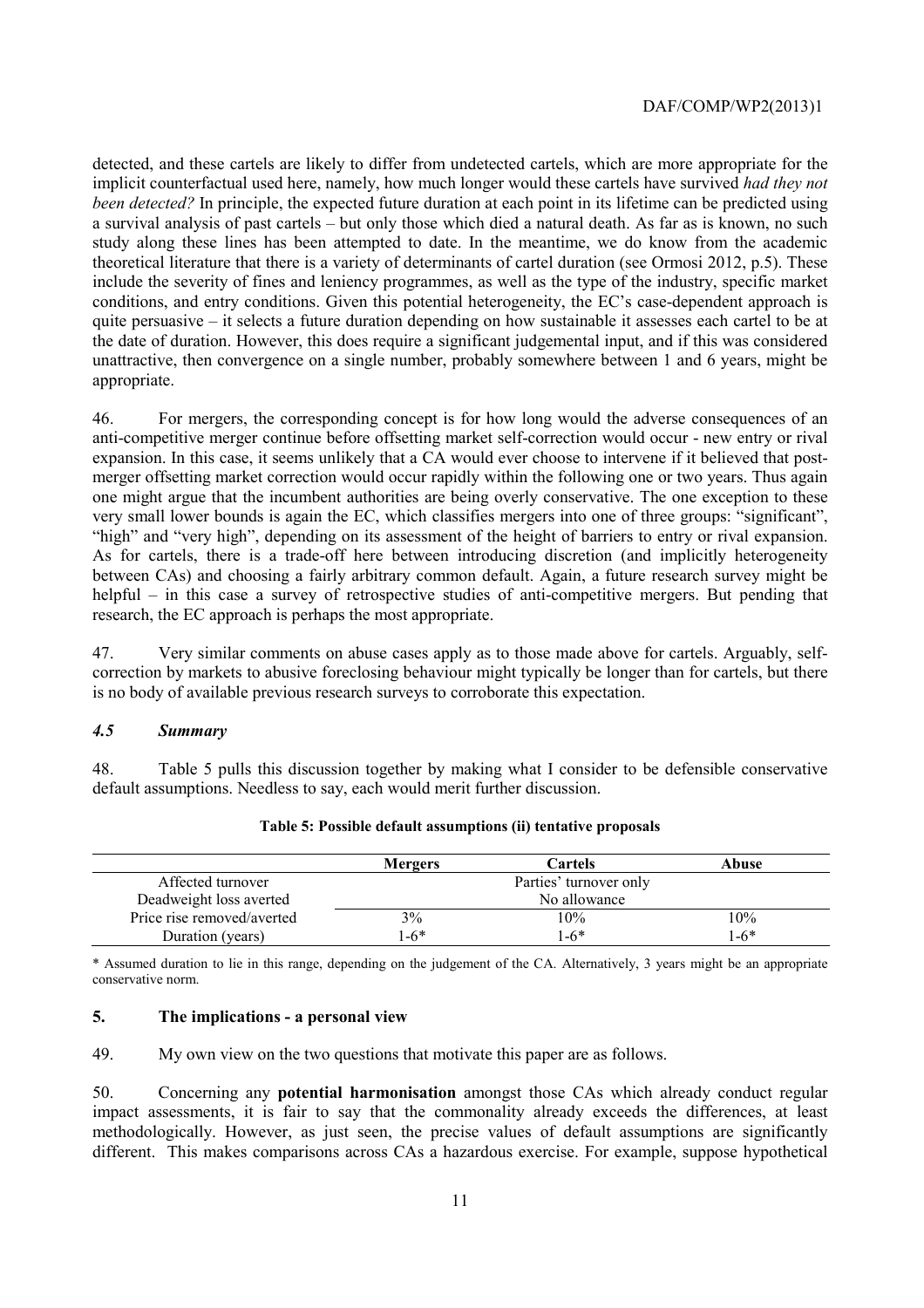CA1 assumes that cases involve a 5% price effect for 1 year, but hypothetical CA2 assumes 10% for 6 years, then CA2 claims an impact 12 times greater than CA1 for an identical case.

51. Of course, this begs the question of whether comparability across different CAs is a desirable objective. On the one hand, if there was general agreement on what precisely is best practice, then harmonisation has value, assuming everyone moves to the best practice. On the other hand, one fear of those resistant to implementing impact assessment is that it penalises those CAs which are most successful in deterring anti-competitive practices and merger proposals. So long as impact assessments continue to ignore the impact of their success in deterrence, this implicit fault-line will remain.

52. On balance, my own view is that harmonisation in impact assessment is desirable, especially given that recent decades have seen a general convergence around the world towards more or less homogeneous competition law, institutions and practices. I believe that the database that it would help facilitate could provide an invaluable input for a future research agenda of better understanding how competition, policy and its impact each evolve over the long-run, and between countries at different stages of development.

## *5.1 Should 'potential entrants' seriously consider introduce their own assessments?*

53. On this, my view is even less qualified. It is clear from the replies to the OECD's questionnaire that many CAs are deterred from doing so by the potential time and resource costs and fears of data availability. Yet, this need not be the case.

54. From my own experience in advising a CA in its impact assessment, I believe that it would be very simple for any CA to generate a *very lower bound* assessment of its impact. I can illustrate with a simple example. Suppose the CA were merely to adopt lower bound assumptions of 1% price effects for mergers, 10% price effects for cartels and abuse cases, and 1 year duration for all three. In that case, estimated total impact would be 10% of the aggregate turnovers of all cartel and abuse case markets plus 1% of the aggregate market turnover of all anti-competitive merger cases. Given that every CA routinely records the turnovers in the markets in which it intervenes, then such an assessment would be a trivial exercise. Of course, it would generate only modest estimates of impact for CAs from smaller countries with smaller markets, but scale effects could be partly controlled for by expressing such an estimate as a ratio to the CA's costs (which presumably would also be smaller).

55. Hopefully, this might be a cautious first step, before moving up towards whatever harmonised default values have agreed by incumbents (such as those proposed in Table 5.) Then, resources permitting, the CA might begin to introduce a greater degree of judgement, for example case-by-case decisions on duration, and perhaps using simple simulation models.

56. Indeed, if there is general agreement that eventual harmonisation is desirable; it might a helpful first step if all member authorities were to report such a very lower bound estimate, alongside their own preferred conservative estimates. The latter might still be based on their own preferred assumptions and methodologies, pending future convergence.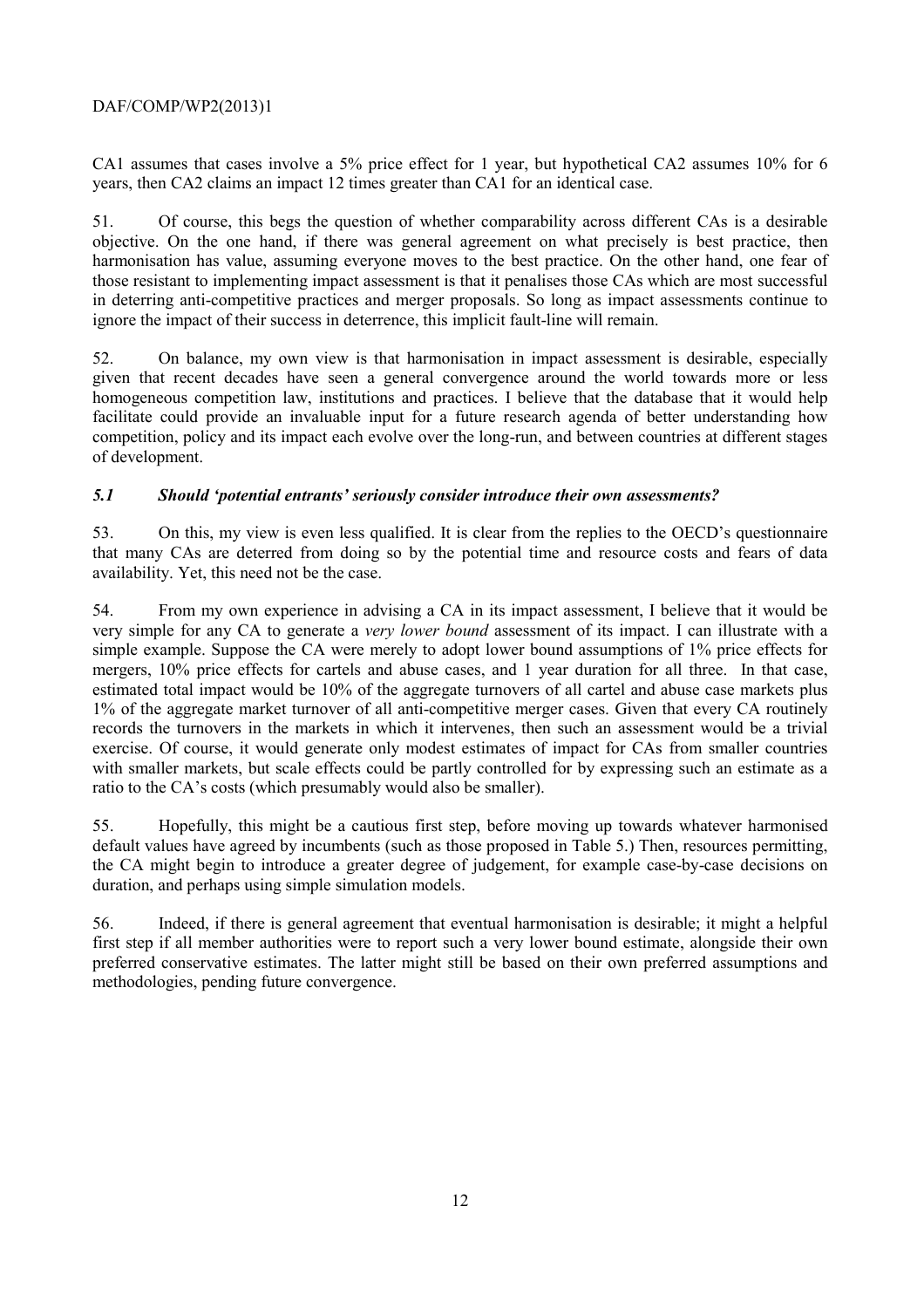#### **REFERENCES**

- Ashenfelter, Orley and Daniel Hosken (2008) 'The effect of mergers on consumer prices: evidence from five selected case studies', *NBER Working Paper*, Nº 13859.
- Block, Michael Kent, Frederick Carl Nold and Joseph Gregory Sidak (1981) 'The deterrent effect of antitrust enforcement', *Journal of Political Economy*, 89, 3, 429-445.
- Bolotova, Yuliya and John Connor (2006) 'Cartel Overcharges: Survey and Meta-Analysis', *International Journal of Industrial Organization*, 24, 1109–1137.
- Borenstein, S. (1990) 'Airline Mergers, Airport Dominance, and Market Power', *American Economic Review (Papers and Proceedings)*, 80, 400-404.
- Bundeskartellamt (2010), "Effective cartel prosecution: benefits for the economy and consumers"
- Competition Commission (2011) "Estimated benefits to consumers from the CC's actions in mergers and market investigations between April 2009 and March 2010"
- Davies, Stephen W (2012), "A survey of the approaches and methods used to assess the economic effects of a Competition Authority's work", Swedish Competition Authority
- Davies, Stephen W. and Bruce Lyons (2007) 'Mergers and Merger Remedies in the EU: Assessing the Consequences for Competition', Cheltenham, *Edward Elgar*.
- Davies, Stephen W (2012), "Ex-post evaluation of cases of Abuse of Dominance" and "Deterrence: some thoughts on the deterrence multiplier", presentations at the OECD, October 2012
- European Commission DGCOMP (2012), "Competition Management Plan", European Commission
- Levenstein, M. and V. Suslow (2006) 'What Determines Cartel Success?', *Journal of Economic Literature*, 44, 43–95.
- NMa (2010), "Outcome of NMa activities: a description of the calculation method" (Kemp R, Mulder M, and van Sinderen J), NMa Working Paper No. 1
- NMa (2012), "NMa Annual Report 2012"
- OECD (2012), "Evaluation of competition enforcement and advocacy activities: The results of an OECD survey", December 2012, DAF/COMP/WP2(2012)7/REV1
- OFT (2012) "Positive Impact 11/12 Consumer benefits from the OFT's work", OFT 1428
- Ormosi P., (2012), "Evaluating the Impact of Competition Law Enforcement", Paper presented at OECD…. Stocktaking on evaluation, June 2012, DAF/COMP/WP2(2012)5
- Smuda F., (2012), "Cartel Overcharges and the Deterrent Effect of EU Competition Law", ZEW Discussion Paper No. 12-050